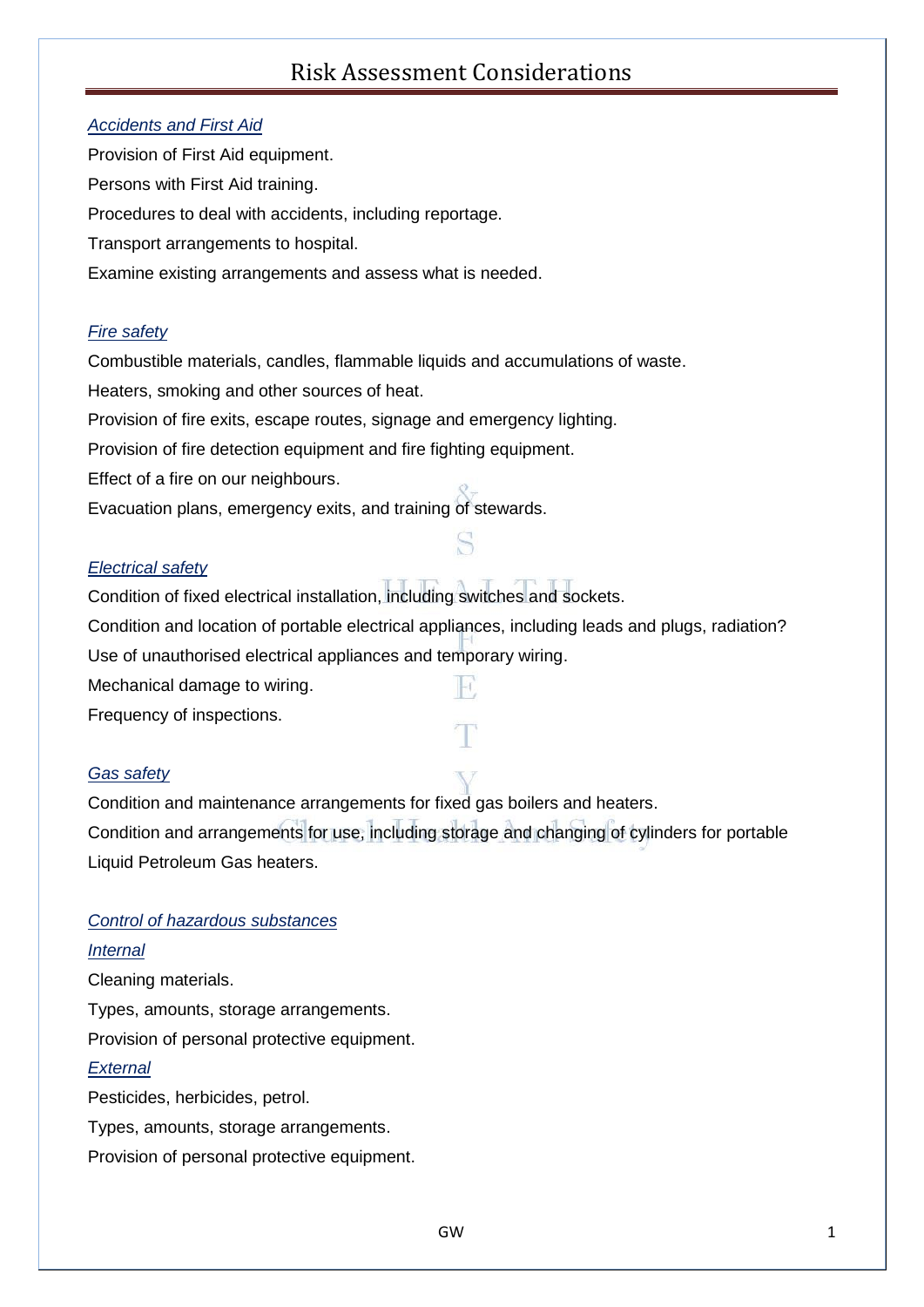#### *Plant and machinery*

#### *Internal*

Condition and potential injury arising from font covers, sanctuary lamps, crosses, canopies, hanging/lifting items (pulleys/blocks) and other suspended items.

Ladders, scaffolds and staging, including storage and accessibility.

Display screen and computer equipment.

Bells, clock weights and chiming mechanisms.

Any other equipment including use of uncontrolled personal items, including hand tools.

#### *External*

Churchyard maintenance equipment. lawnmowers, strimmers, etc.

#### *Slips, trips and falls*

#### *Internal*

Loose carpets, rugs, mats and other floor coverings.

Loose and uneven tiles, stone paving and floorboards.

Trailing leads and other obstructions.

Worn, steep and uneven steps and stairs.  $\mathbb{E}\text{A}\mathbb{L}\textcolor{red}{\mathbb{T}}\textcolor{red}{\mathbb{H}}$ 

Inadequate lighting, lack of handrails.

#### *External*

Uneven and poorly maintained paths and steps, boiler room steps and access.

Potholes, tree roots and unprotected drops.

Gravestones, railings and other obstructions

Long grass and undergrowth, poor drainage of paths and growth of algae.

Inadequate lighting and lack of handrails.

# Church Health And Safety

#### *Lighting*

#### *Internal*

Check adequacy of lighting. Pay particular attention to stairs, steps, cellar, boiler room, basement. *External*

Paths, steps, drives, car parking, boiler room steps and entrances.

#### *Falls from a height.*

#### *Internal*

Arrangements for light bulb changing

Use of unsecured ladders or inadequate access means.

Unprotected openings and walkways at high level, loft openings.

Low parapets and balustrades, balconies.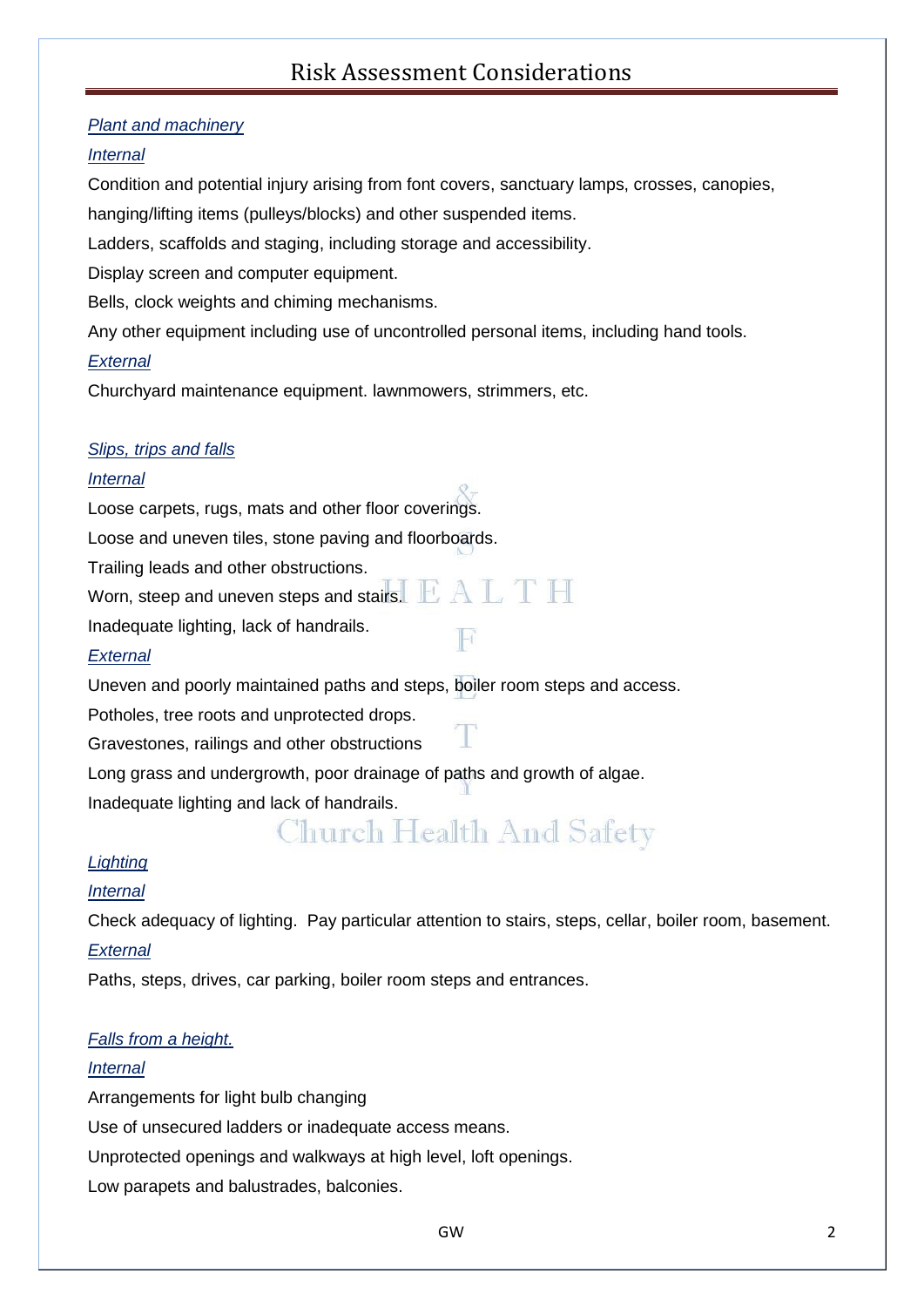#### *External*

Clearing of gutters and valleys Low parapets and balustrades

#### *Food hygiene*

Extent of food preparation Nature of foods to be prepared and stored Areas used for food preparation, including food allergy segregation. Facilities for washing and preparation of foodstuffs Facilities for storage of foodstuffs Experience, training and competence of food handlers

#### *Manual handling*

## 87

Ħ

Moving and lifting of furniture, staging, pianos and other equipment. Numbers required and Individuals capabilities. Specialist equipment needed. HEALTH

#### *Display screen equipment*

List all computer equipment. Ħ, Who uses it and for how long. Check seating, workstation, screen, software.

#### *Hazardous buildings /glazing*

Loose stonework, falling masonry, parapets, pinnacles, slates, tiles, gutters, lightning conductors. Detail any glass in windows below waist height and in doors or beside doors below shoulder height which is not of a safety material or protected against breakage (narrow panes up to 250mm need not be included).

Competent person to check for the presence of asbestos & issue certificate for intrusive work. Dangerous gravestones, tombs, monuments and railings in the Churchyard. Vandalism, break-in.

#### *Child protection*

Existing child protection procedures. Implementation of Diocesan guidelines. Leaders CRB checks. Parental consent requirements?